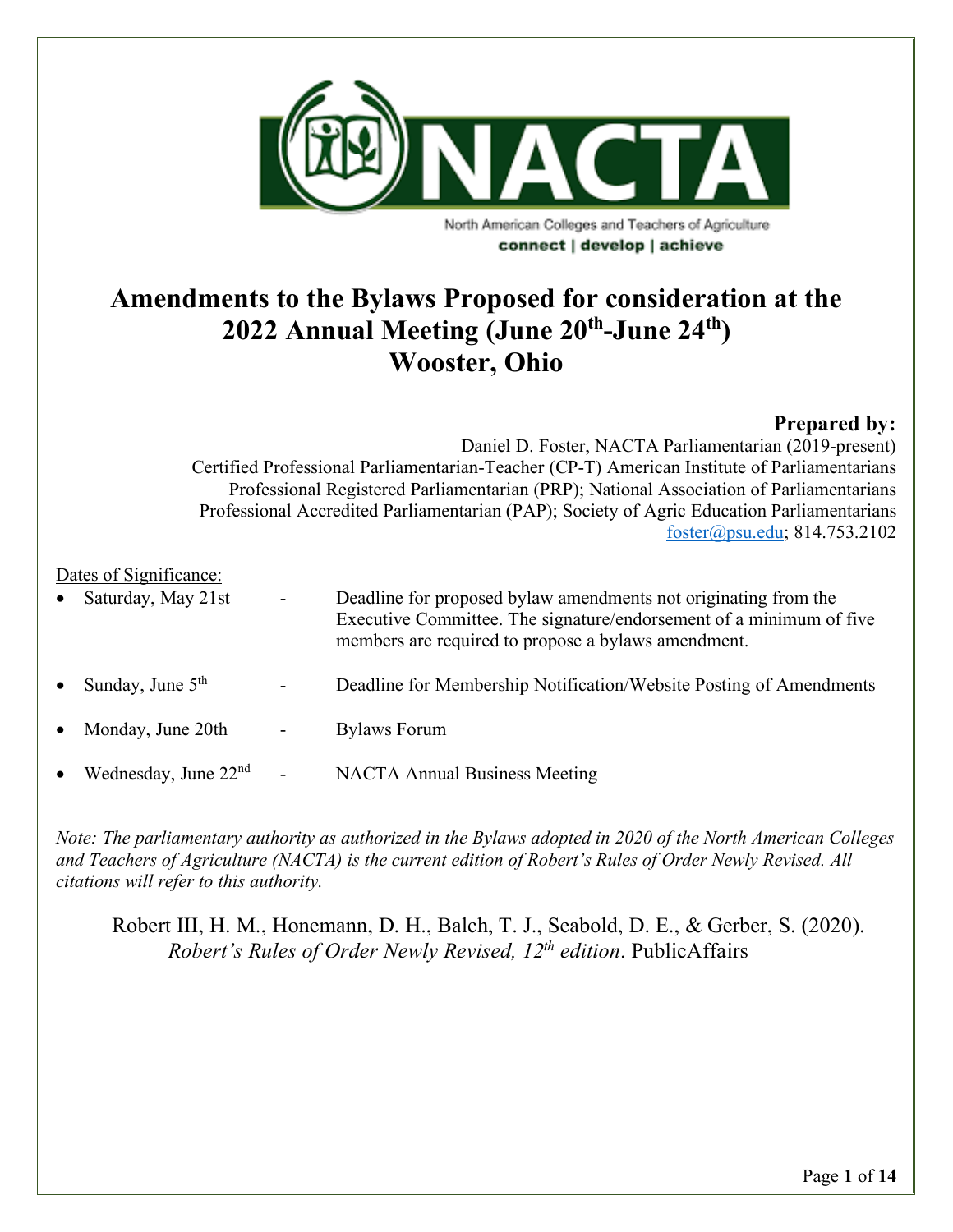# **OFFICIAL NOTICE**

This booklet contains notice of the proposed amendments to be considered by the voting members of the NACTA Annual Meeting, June 20-24<sup>th</sup> in Wooster, Ohio. Having the proposed amendments in hand early allows time to consider the merits and discuss with colleagues. Please make your feelings known to your colleagues if you are not able to attend the annual meeting. Our goal as members should be to come well-prepared and contribute to expeditious handling of these issues at the business meeting during the annual meeting.

In addition to stating the amendments in a formal manner, the proposed amendments are presented in three-column format: *Current Wording*; *Proposed Amendment*; and *If Adopted Will Read*. Below each is the identity of the proposer, the rationale furnished by the proposer, the executive committee's recommendation, which may include a proposed amendment, and the executive committee's rationale for the recommendation if other than adoption.

There will be a bylaws forum on Monday of the Annual Conference week. Please refer to the convention schedule or conference virtual platform for the location of this forum during conference week. During the forum, the NACTA Parliamentarian will facilitate open discussion (no action) of the proposed bylaws amendments. Please keep in mind that your decisions must consider how all members, regions and NACTA will be affected. **PLEASE HAVE ACCESS TO THIS BOOKLET WITH YOU TO THE CONVENTION.**

| <b>NACTA Executive Committee</b>                                                           |                                    |                                                      |  |
|--------------------------------------------------------------------------------------------|------------------------------------|------------------------------------------------------|--|
| <b>Executive Committee Role</b>                                                            | Name                               | Institution                                          |  |
| <b>Voting Members</b>                                                                      |                                    |                                                      |  |
| President<br>1.                                                                            | Susie Whittington                  | Ohio State Univ                                      |  |
| President-Elect<br>2.                                                                      | <b>Todd Winters</b>                | Univ. of Tennessee-Martin                            |  |
| <b>Immediate Past President</b><br>3.                                                      | Marcos Fernandez                   | Purdue Univ                                          |  |
| 4.<br>Secretary/Treasurer                                                                  | Chris Estepp                       | Univ. of Arkansas                                    |  |
| <b>Eastern Region Director</b><br>5.                                                       | Elizabeth Karcher                  | Purdue Univ                                          |  |
| 6.<br>Southern Region Director                                                             | Wendy Warner                       | North Carolina State Univ                            |  |
| Central Region Director<br>7.                                                              | Cheryl Wachenheim                  | North Dakota State Univ                              |  |
| 8.<br>Western Region Director                                                              | Shannon Arnold                     | Montana State Univ                                   |  |
| 9.<br>Canadian Regional Director                                                           | James Benkie                       | Olds College                                         |  |
| 10. Judging Conference Director                                                            | <b>Brad Ramsdale</b>               | Nebraska College of Technical<br>Agriculture         |  |
| 11. Foundation Director                                                                    | Kevin Donnelly                     | Kansas State Univ                                    |  |
| 12. Journal Editor                                                                         | Frank Robinson                     | Univ of Alberta                                      |  |
| 13. Historian                                                                              | Dale Layfield                      | Clemson Univ                                         |  |
| Non-Voting Members                                                                         |                                    |                                                      |  |
| 14. Educational Issues and Teaching Improvement Committee Chairs                           | Carrie Pickworth<br>Rebekah Oliver | North Carolina State Univ<br>North Dakota State Univ |  |
| Educator Recognition Committee Chair<br>15.                                                | Dan Stein                          | Oklahoma State Univ.                                 |  |
| Experiential Learning Committee Chair<br>16.                                               | Don Mulvaney                       | Auburn Univ.                                         |  |
| Foundation Advisory Committee Chair<br>17.                                                 | Kevin Donnelly                     | Kansas State Univ                                    |  |
| 18.<br>Global Engagement Committee Chair                                                   | Melanie Miller Foster              | Pennsylvania State Univ                              |  |
| Membership and Public Relations Committee Chair<br>19.                                     | Shelly Legg                        | Oklahoma State Univ                                  |  |
| 20.<br>Delta Tau Alpha Liaison                                                             | Elizabeth Walker                   | Missouri State                                       |  |
| 21. Association of Public and Land Grant Universities (APLU) Liaison                       | <b>Todd Winters</b>                | Univ. of Tennessee-Martin                            |  |
| Non-Land Grant Agricultural and Renewable Resources<br>22.<br>Universities (NARRU) Liaison | Mark Kistler                       | Abraham Baldwin Agri College                         |  |
| 23.<br>Senior Associate Editor for the NACTA Journal transition                            | <b>Tracy Rutherford</b>            | Virginia Tech                                        |  |
| 24. Parliamentarian                                                                        | Daniel D. Foster                   | Pennsylvania State Univ                              |  |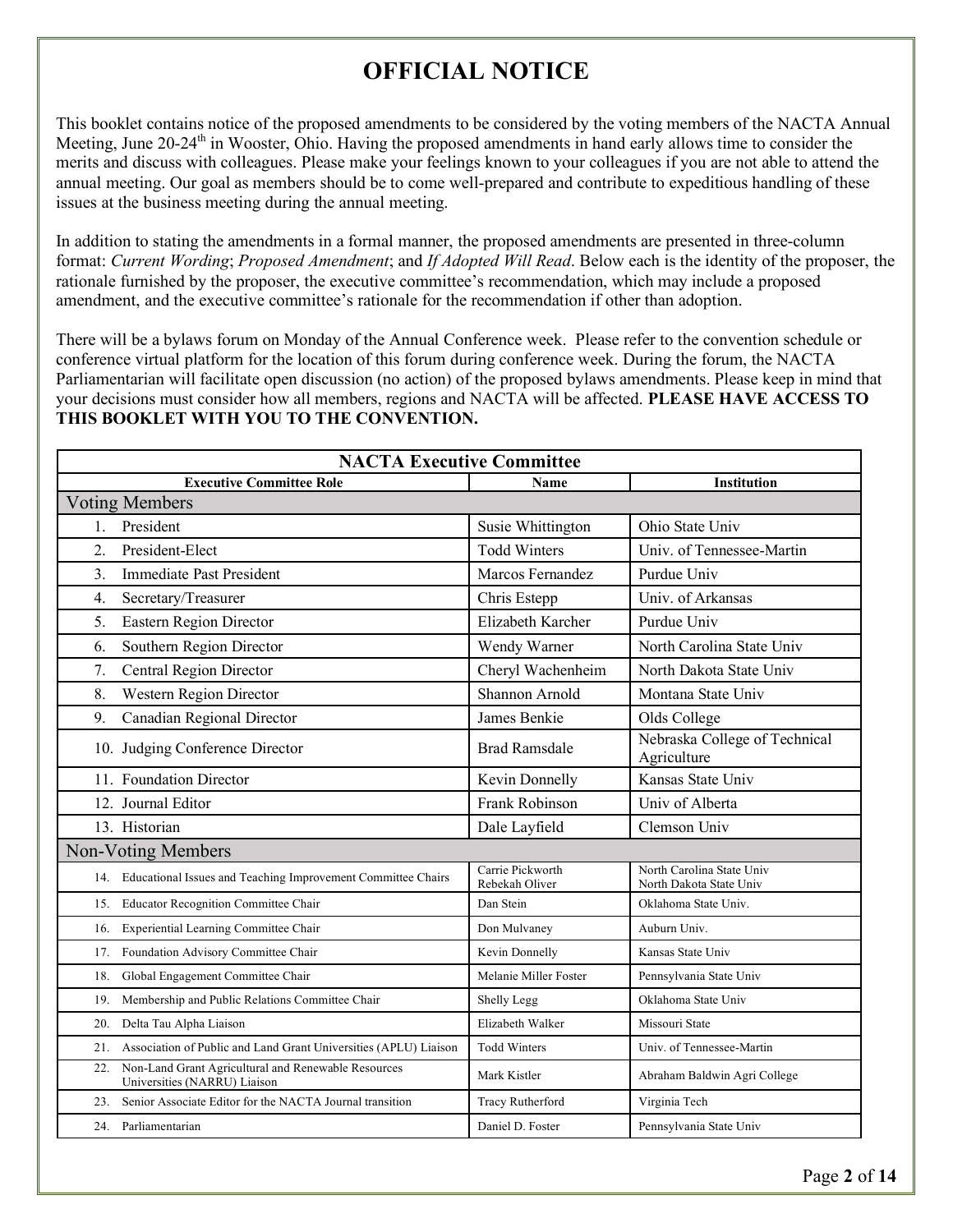# **Index of Proposed Amendments**

| Page # | <b>Article</b>                                           | <b>Title</b>                                                                                                        |
|--------|----------------------------------------------------------|---------------------------------------------------------------------------------------------------------------------|
| 4      | Article VII-<br>Committees                               | Amendment #1:<br>Substitute Amendment – Article VII: Committees.                                                    |
| 8      | Article $IV -$<br>Officers and Organizational Leadership | Conforming Amendment #1a:<br><b>Electing Standing Committee Chairs</b><br>(Only adopted if Amendment #1 is adopted) |
| 9      | Article $IV -$<br>Officers and Organizational Leadership | Conforming Amendment #1b:<br>Finance Committee Member Election<br>(Only adopted if Amendment #1 is adopted)         |
| 10     | Article $IV -$<br>Officers and Organizational Leadership | Conforming Amendment #1c:<br>Finance Committee Appointed Member<br>(Only adopted if Amendment #1 is adopted)        |
| 11     | Article $IV -$<br>Officers and Organizational Leadership | Conforming Amendment #1d:<br>Nominations and Elections Process<br>(Only adopted if Amendment #1 is adopted)         |
| 12     | Article VI-<br><b>Executive Committee</b>                | Amendment #2:<br><b>Standing Committee Chairs Executive Voting</b><br>Privileges                                    |
| 13     | Article XII-<br>Amendment of Bylaws                      | Amendment #3:<br>No Notice Bylaw Amendment Provision                                                                |
| 14     | <b>Clarifying Amendments</b>                             | Amendment #4:<br>Changing Shall to Will                                                                             |

# **Notes:**

- 1- To learn more about the use of a substitute amendment (utilized in amendment 1), see RONR (12<sup>th</sup>) 57:4. [p.561]
- 2- To learn more about conforming amendments (1a, 1b, 1c, 1d), see RONR (12<sup>th</sup>) 12:15 [p. 125]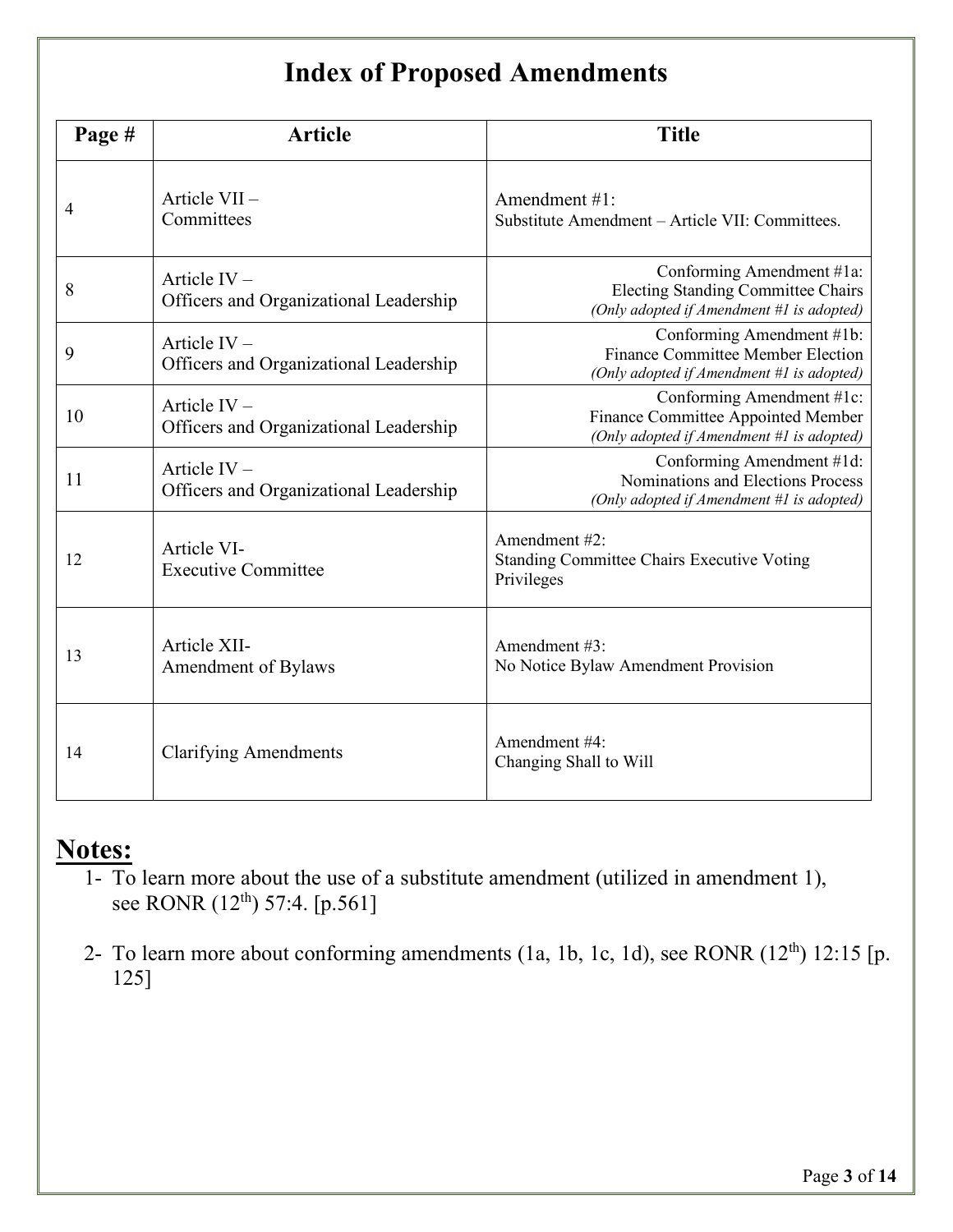

Coding: Underlined print = insert or add Line through print = strike out

**Amendment Subject Title:**

*Amendment #1: Substitute Amendment – Article VII: Committees.* 

**Description of Amendment and Amendment Location (Article, Section, line number):** The proposed amendment is replacement language for Article VII. Committees

**Proposed by (Executive Committee or minimum of five NACTA members):** Executive Committee

**Rationale (50 words or less):** The purpose of this substitute amendment is to revise the structure of the committee process in the NACTA organization to provide opportunity to harness the collective agency of the membership in effectively carrying out the mission, vision, and program of work of the organization.

Significant Changes Found in the Substitute Proposal:

- The listing of SEVEN standing committees, including the following changes:
	- o Adding a Standing Finance Committee.
		- o Eliminating the Journal Committee as a Standing Committee (per the development of the Journal Board).
		- o Eliminating Membership and Public Relations Committee (per expansion of duties of NACTA regional directors as well as capacity of new management firm).
		- o The opportunity for the executive committee to create a new standing committee at anytime with a unanimous vote.
- Developed a committee composition and committee member selection process. Specifically:
	- o NACTA membership will elect standing committee chairs except for Foundation Advisory (Foundation Director, Appointed); Annual Conference (Immediate Past President); and Finance (Secretary/Treasurer).
	- o Each committee will have a minimum of five core voting members with preference given to NACTA regional representation when possible.
	- o Committee members will be nominated by the respective committee chair and appointed by the executive committee.
	- o Committees may have additional non-voting members, but all committee members must be NACTA members.
	- o Each committee will an ex-officio member from the president's council that is not counted toward quorum.
- Duties of the committees has been moved to the Standing Rules for consideration and adoption if this substitute amendment passes.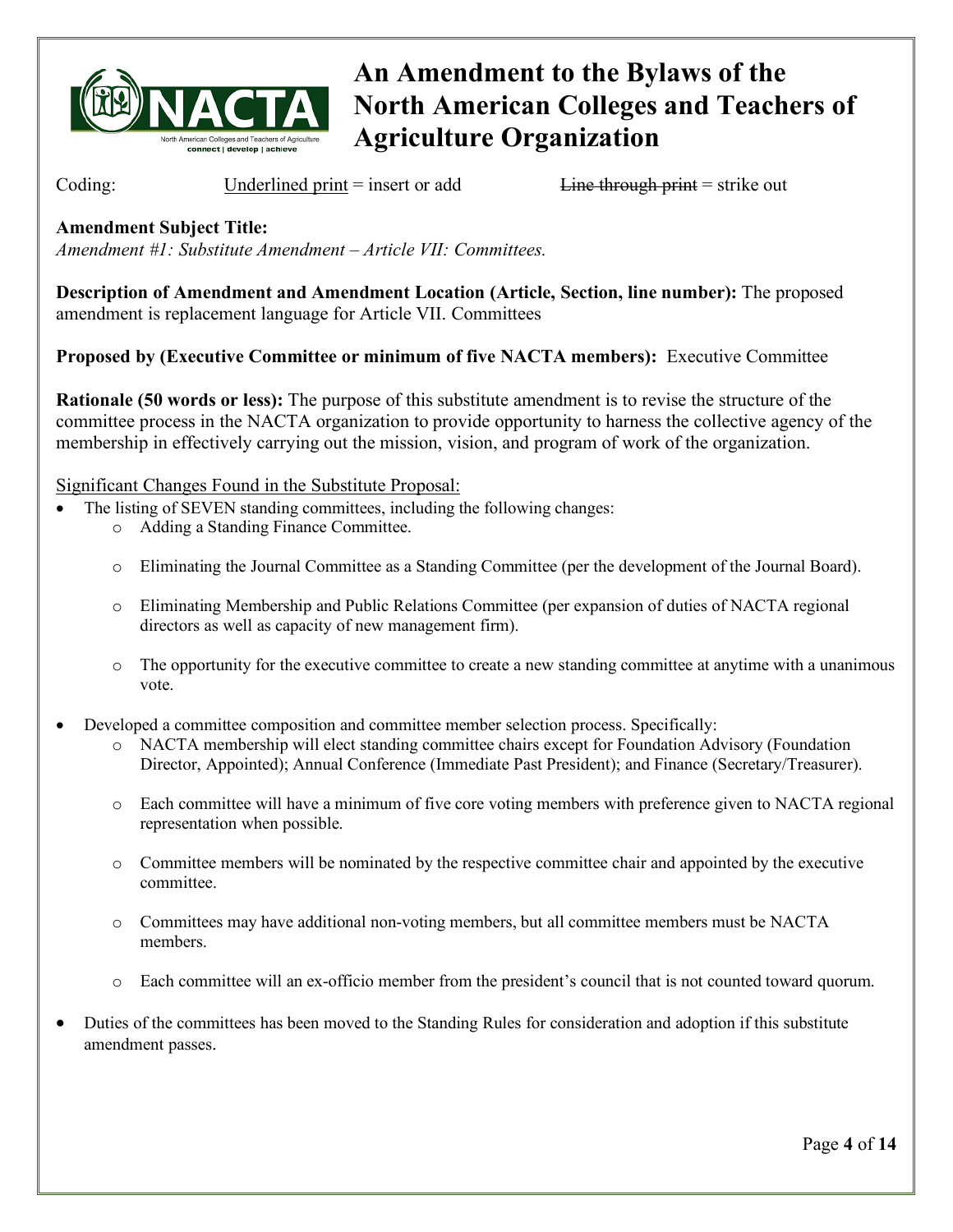### **Proviso's:**

- 1) Conforming Amendments exist including:
	- a. Conforming Amendment 1a Electing Standing Committee Chairs (see below)
	- b. Conforming Amendment 1b Finance Committee Member Election (see below)
	- c. Conforming Amendment 1c Finance Committee Appointed Member (see below)
	- d. Conforming Amendment 1d Nominations and Elections Process (see below)
- 2) If adopted, a special election will occur in Summer of 2022 to elect the Educator Recognition Chair, the Global Engagement Chair, a finance committee member to a one-year term and a finance committee member to a two-year term.

## **NACTA Executive Committee Recommendation:**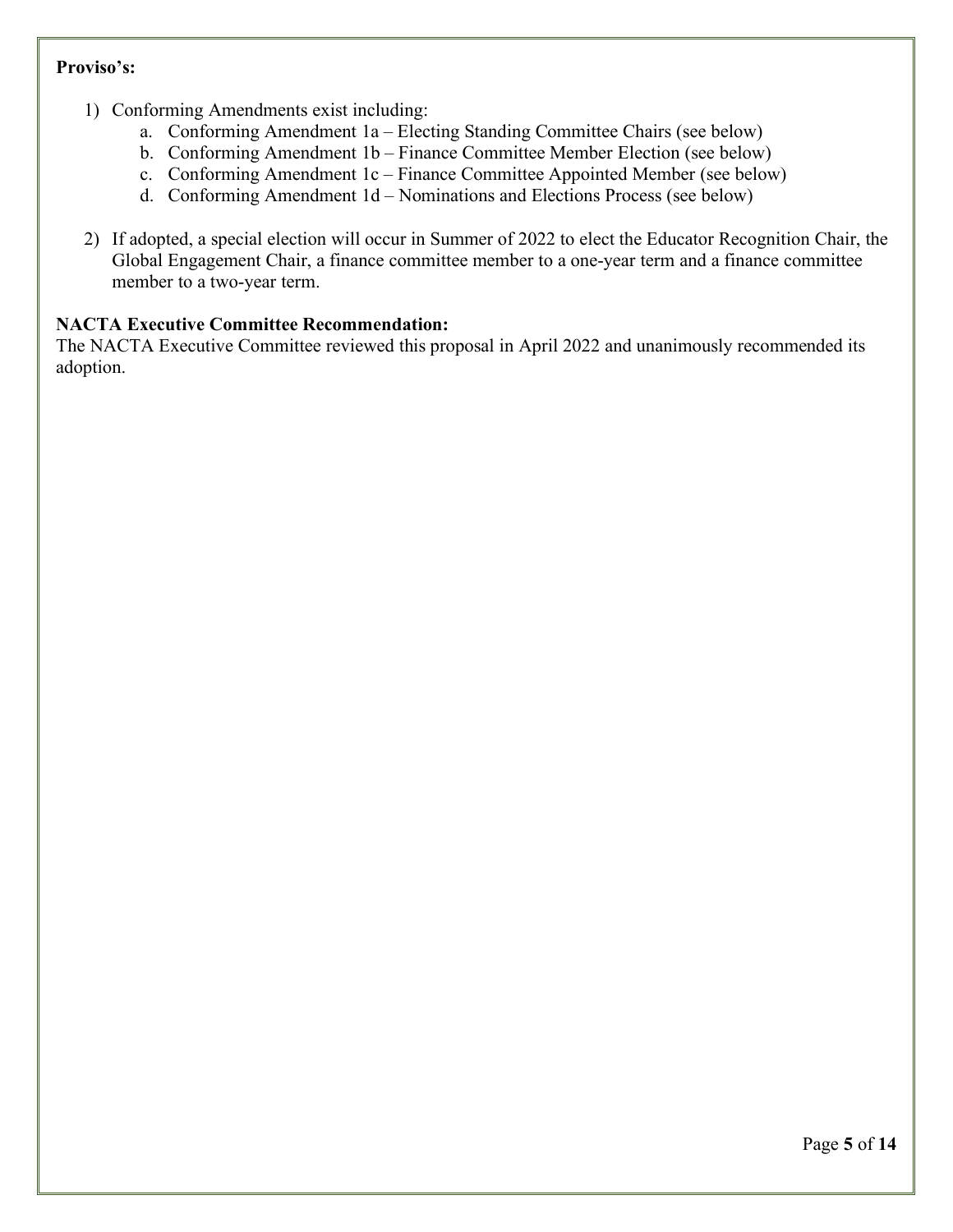## **Amendment #1 - Substitute Amendment Language: Article VII – Committees**

#### **Section 1. Purpose and Meetings of Standings and Special Committees.**

The purpose of committees is to support the NACTA Mission, Values, and Program of Work through member involvement, and to provide for a strong and effective governance system. Committee meetings may be held in person, telephonically, or electronically. Any meeting will provide for communication among all committee members synchronously.

#### **Section 2. Standing Committees**

The Standing Committees of NACTA include Educational Issues and Teaching Improvement, Educator Recognition, Experiential Learning, Foundation Advisory, Global Engagement, Annual Conference, and Finance. Additional standing committees can be created by a unanimous vote of the Executive Committee.

#### **Section 3. Committee Composition and Membership.**

Except as otherwise provided in the bylaws, the NACTA membership will elect standing committee chairs. Core committee members who will have committee voting privileges will be solicited by the duly elected, respective committee chair with nominations for appointment provided to the executive committee by the August executive committee of each year.

All committees will have a minimum of five core voting members with preference given to NACTA regional representation when possible. Committees may also have additional non-voting members. All committee members should be NACTA members. A member of the president's council as defined in the standing rules will be an ex-officio member of all committees, but the president's council may appoint an executive committee liaison to serve as that ex-officio member. The president's council representative will not be counted in determining a quorum.

3.1 Committee Chair Terms: Except as otherwise provided in the bylaws, committee chairs serve a two-year term or until their success elected. Committee chairs are limited to a two consecutive terms in the position.

3.2. Member Terms. Except as otherwise provided in the bylaws, committee members will serve for a term of two years that will begin upon appointment and conclude when a successor is appointed. There is no limit to the number of terms a committee can serve.

3.3 Foundation Advisory Committee: The Foundation Advisory Committee will include: (a) Foundation Director serving as Chair; (b) NACTA President; (c) the last two Immediate Past Presidents; (c) two NACTA members appointed by the President and approved by the Executive Committee. The terms of the appointed NACTA members will be staggered 2-year terms such that a member is appointed or reappointed annually.

3.4 Annual Conference Committee. An annual conference committee will be responsible for ensuring that NACTA conducts an annual meeting. The committee will be chaired by the Immediate Past President and comprised of the following 8 individuals or their designees: Educational Issues and Teaching Improvement Committee Chair; Regional Director of Region Hosting Annual Conference; Educator Recognition Committee Chair; Associate Editor-Abstract Review; Public Relations/Membership Committee Chair; Secretary/Treasurer; Management Firm Representative; and Local Host Institution Representative.

3.5 Finance Committee. The Finance Committee will be chaired by the secretary/treasurer and voting members will include: the Foundation Advisory Committee Chair, an appointed member by the President, and two at-large members elected by the membership. At-large members will serve two-year terms with one member elected annually by the membership.

3.6 Committee Vacancies. Vacancies on a committee for the balance of the term will be filled through appointed by the executive committee in consultation with the respective committee chair.

#### **Section 4. Special Committees**

The President will have the authority to appoint any special committees to conduct the business of the organization as the need arises, or as directed by the Executive Committee or membership.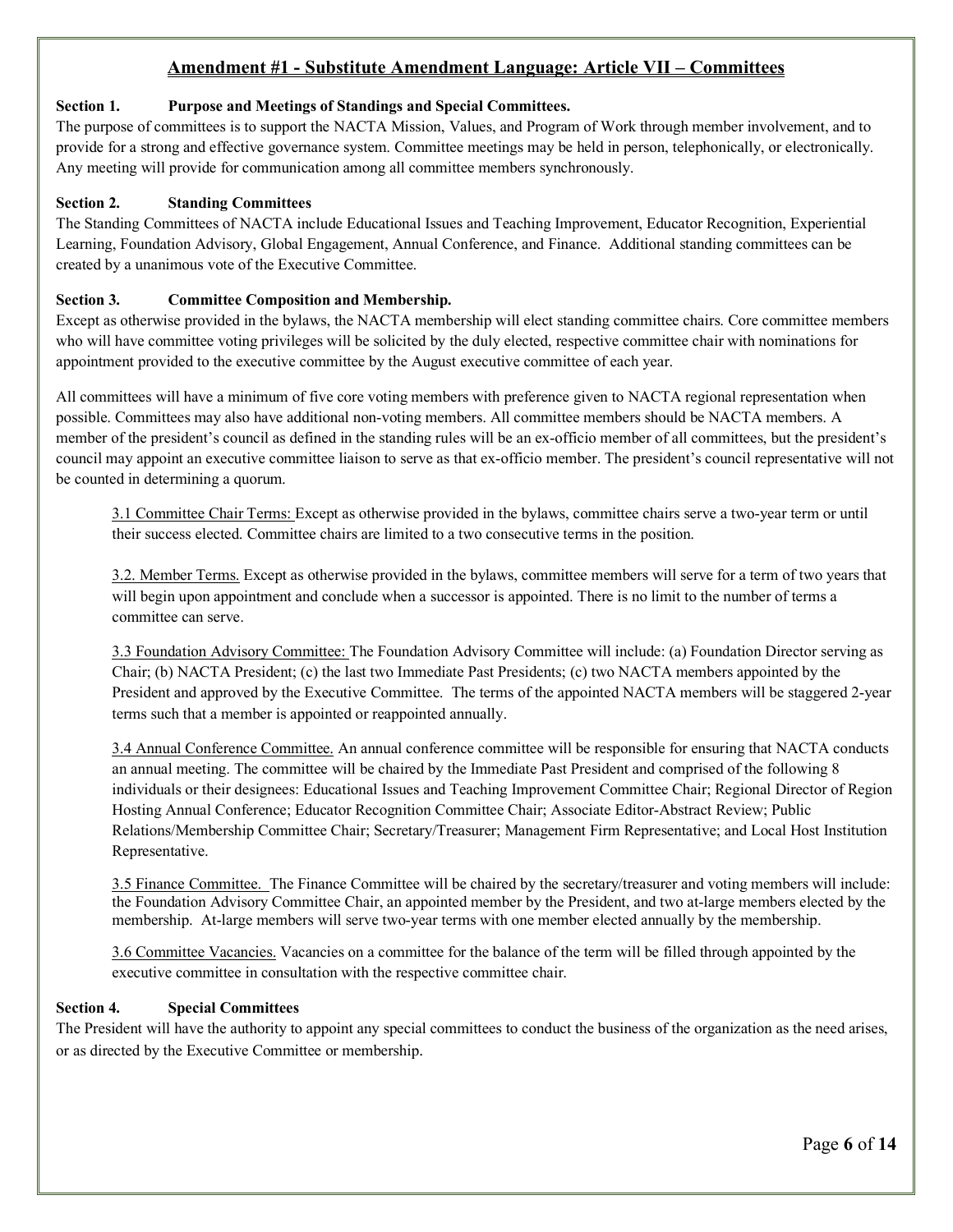# **Current Bylaw Language (pg 6 & pg 7)**

**Article VII - Committees**

### **Section 1. Educational Issues and Teaching Improvement Committee**

Membership on the Educational Issues and Teaching Improvement Committee will be open on a volunteer basis to all NACTA members in good standing. Members will serve designated terms of three years and there is no limit on the number of terms. Chairs will serve no more than two consecutive two-year terms, the first term as chair-elect and the second term as the chair.

#### **Section 2. Educator Recognition Committee**

Membership on the Educator Recognition Committee will be open on a volunteer basis to all NACTA members in good standing. Members will serve designated terms of three years and there is no limit on the number of terms. Chairs will serve no more than two consecutive two-year terms, the first term as chair-elect and the second term as the chair.

#### **Section 3. Experiential Learning Committee**

Membership on the Experiential Learning Committee will be open on a volunteer basis to all NACTA members in good standing. Members will serve designated terms of three years and there is no limit on the number of terms. Chairs will serve no more than two consecutive two-year terms, the first term as chair-elect and the second term as the chair. The Judging Conference Director will serve as an ex-officio member of the committee with voting privileges.

#### **Section 4. Foundation Advisory Committee**

The Foundation Advisory Committee will include: (a) Foundation Director serving as Chair; (b) NACTA President; (c) the last two Immediate Past Presidents; (c) two NACTA members appointed by the President and approved by the Executive Committee. The terms of the appointed NACTA members will be staggered 2-year terms such that a member is appointed or reappointed annually.

#### **Section 5. Global Engagement Committee**

Membership on the Global Engagement Committee will be open on a volunteer basis to all NACTA members in good standing. Members will serve designated terms of three years and there is no limit on the number of terms. Chairs will serve no more than two consecutive two-year terms, the first term as chair-elect and the second term as the chair.

#### **Section 6. Journal Committee**

Membership on the Journal Committee will be open on a volunteer basis to all NACTA members in good standing. Members will serve designated terms of three years and there is no limit on the number of terms. The Journal Editor will serve as chair of the Journal Committee. Members of the Journal Committee may serve as the Editorial Board for the NACTA Journal. Editorial board members will be nominated by the Journal Editor and appointed by the Executive Committee of NACTA.

#### **Section 7. Membership and Public Relations Committee**

Membership on the Membership and Public Relations Committee will be open on a volunteer basis to all NACTA members in good standing. Members will serve designated terms of three years and there is no limit on the number of terms. The chair will be elected by the members of the committee. Chairs will serve no more than two consecutive two-year terms, the first term as chair-elect and the second term as the chair.

#### **Section 8. Annual Conference Committee**

An annual conference committee will be responsible for ensuring that NACTA conducts an annual meeting. The committee will be chaired by the Immediate Past President and comprised of the following 8 individuals or their designees: Educational Issues and Teaching Improvement Committee Chair; Regional Director of Region Hosting Annual Conference; Educator Recognition Committee Chair; Associate Editor-Abstract Review; Public Relations/Membership Committee Chair; Secretary/Treasurer; Management Firm Representative; and Local Host Institution Representative.

#### **Section 9. Special Committees**

The President will have the authority to appoint any special committees to conduct the business of the organization as the need arises, or as directed by the Executive Committee or membership.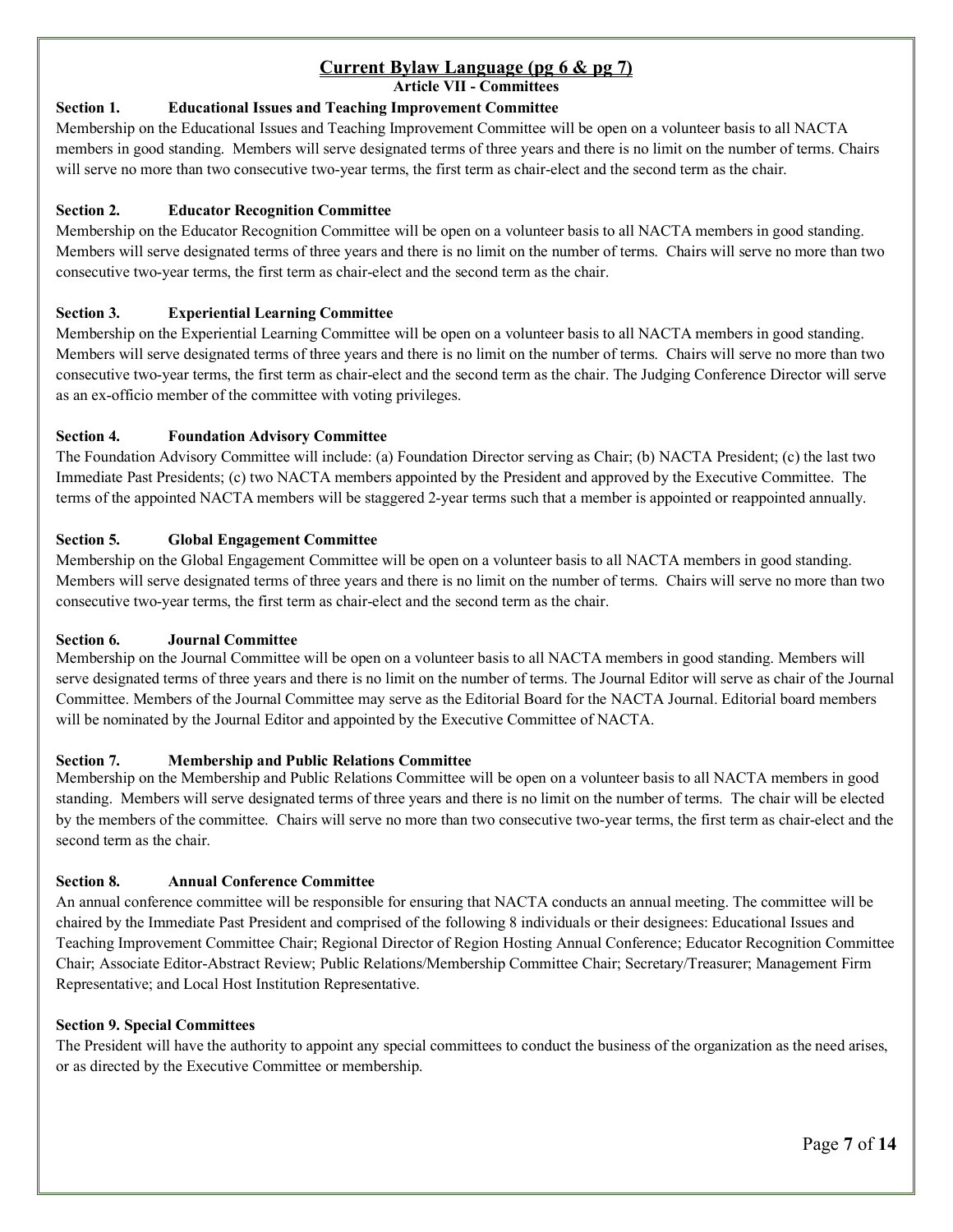

Coding: Underlined print = insert or add Line through print = strike out

**Amendment Subject Title:**

*Conforming Amendment #1a: Electing Standing Committee Chairs*

# **Description of Amendment and Amendment Location (Article, Section, line number):**

The purpose of this amendment is to create language conforming with the proposed substitute amendment for Article VII-Committees.

Location: Article IV: Officers & Organizational Leadership, Section 1. Officers of the Organization, A. Elected Officers of the Organization.

| <b>Current Wording</b> | <b>Proposed Wording</b>                                                                                                                                                                                                                                                                                                                                                                                                                                                                                                                                                                                                                                       | If Adopted will read                                                                                                                                                                                                                                                                                                                                                                                                                                                                                                                                                                                                                                          |
|------------------------|---------------------------------------------------------------------------------------------------------------------------------------------------------------------------------------------------------------------------------------------------------------------------------------------------------------------------------------------------------------------------------------------------------------------------------------------------------------------------------------------------------------------------------------------------------------------------------------------------------------------------------------------------------------|---------------------------------------------------------------------------------------------------------------------------------------------------------------------------------------------------------------------------------------------------------------------------------------------------------------------------------------------------------------------------------------------------------------------------------------------------------------------------------------------------------------------------------------------------------------------------------------------------------------------------------------------------------------|
| New Section            | v. Standing Committee Chairs. Except as otherwise<br>provided in the bylaws, an election for the standing<br>committee chairs will be conducted by electronic vote<br>prior to the annual meeting. Elections for the chairs of<br><b>Educator Recognition and Global Engagement</b><br>Committees will occur in even years. Elections for the<br>chairs of Educational Issues and Teaching Improvement<br>and Experiential Learning Committees will take place in<br>odd years. Standing committee chairs serve a two-year<br>term or until their successor is elected. Standing<br>committee chairs are limited to two consecutive terms in<br>the position. | v. Standing Committee Chairs. Except as otherwise<br>provided in the bylaws, an election for the standing<br>committee chairs will be conducted by electronic vote<br>prior to the annual meeting. Elections for the chairs of<br><b>Educator Recognition and Global Engagement</b><br>Committees will occur in even years. Elections for the<br>chairs of Educational Issues and Teaching Improvement<br>and Experiential Learning Committees will take place in<br>odd years. Standing committee chairs serve a two-year<br>term or until their successor is elected. Standing<br>committee chairs are limited to two consecutive terms in<br>the position. |

### *Provisos:*

*1-If adopted, a special election will occur in the Summer of 2022 to elect Educator Recognition and Global Engagement.*

# **Rationale (50 words or less):**

To align election procedures and Article IV organization leadership to committee structure changes. Four chairs would become elected positions with two chairs elected in even years (Educator Recognition and Global Engagement) and two chairs elected in odd years (Educational Issues and Teaching Improvement and Experiential Learning).

# **NACTA Executive Committee Recommendation:**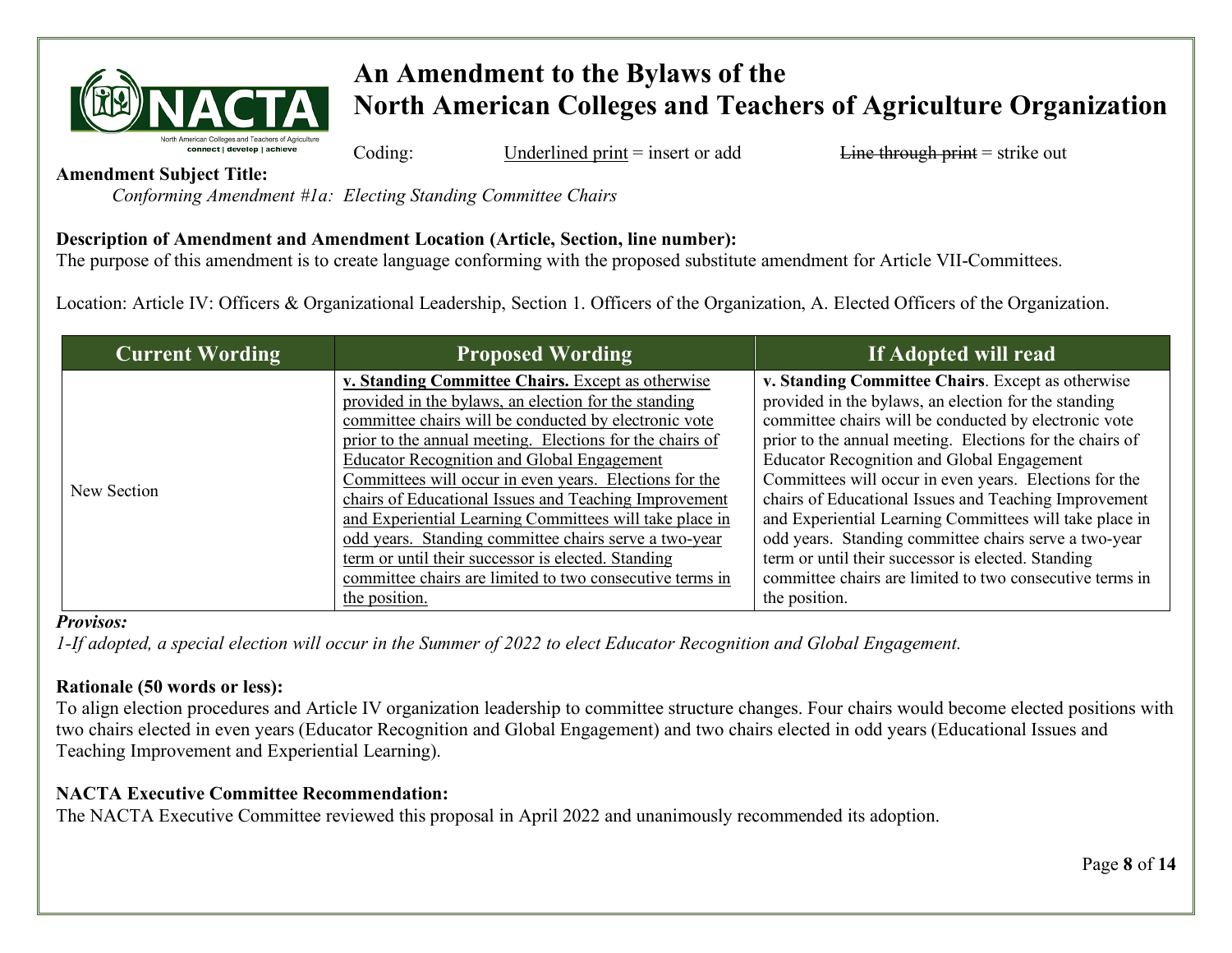

Coding: Underlined print = insert or add Line through print = strike out

**Amendment Subject Title:**

*Conforming Amendment #1b: Finance Committee Member Election*

# **Description of Amendment and Amendment Location (Article, Section, line number):**

The purpose of this amendment is to create language conforming with the proposed substitute amendment for Article VII-Committees.

Location: Article IV: Officers & Organizational Leadership, Section 1. Officers of the Organization, A. Elected Officers of the Organization

| <b>Current Wording</b> | <b>Proposed Wording</b>                                                                                                                                                                                                                                                                                    | If Adopted will read                                                                                                                                                                                                                                                                                       |
|------------------------|------------------------------------------------------------------------------------------------------------------------------------------------------------------------------------------------------------------------------------------------------------------------------------------------------------|------------------------------------------------------------------------------------------------------------------------------------------------------------------------------------------------------------------------------------------------------------------------------------------------------------|
| New Section            | vi. Finance Committee Members. Except as otherwise<br>provided in the bylaws, an election for the Finance<br>committee members be conducted by electronic vote prior<br>to the annual meeting. One member will be elected to a<br>two-year term each year and serving until their successor<br>is elected. | vi. Finance Committee Members. Except as otherwise<br>provided in the bylaws, an election for the Finance<br>committee members be conducted by electronic vote<br>prior to the annual meeting. One member will be elected<br>to a two-year term each year and serving until their<br>successor is elected. |

### *Proviso:*

*1-If adopted, a special election will occur in the Summer of 2022 to elect one finance committee member to a one-year term and one finance committee member to a two-year term.*

## **Rationale (50 words or less):**

With the development of the new Finance Committee, three at-large members will join the appointed Foundation Advisory Committee Chair and the elected Secretary/Treasurer (who will chair the finance committee) to form a five-person committee. Two members will be elected by the membership at large (one per year) to serve two-year terms. One member will be appointed annually by the Executive Committee. If adopted, a special election would occur in 2022 after the annual meeting for the two at-large members of the finance committee with one member serving a oneyear term and the other a full two-year term. Going forward one member would be elected each year for a two-year term.

# **NACTA Executive Committee Recommendation:**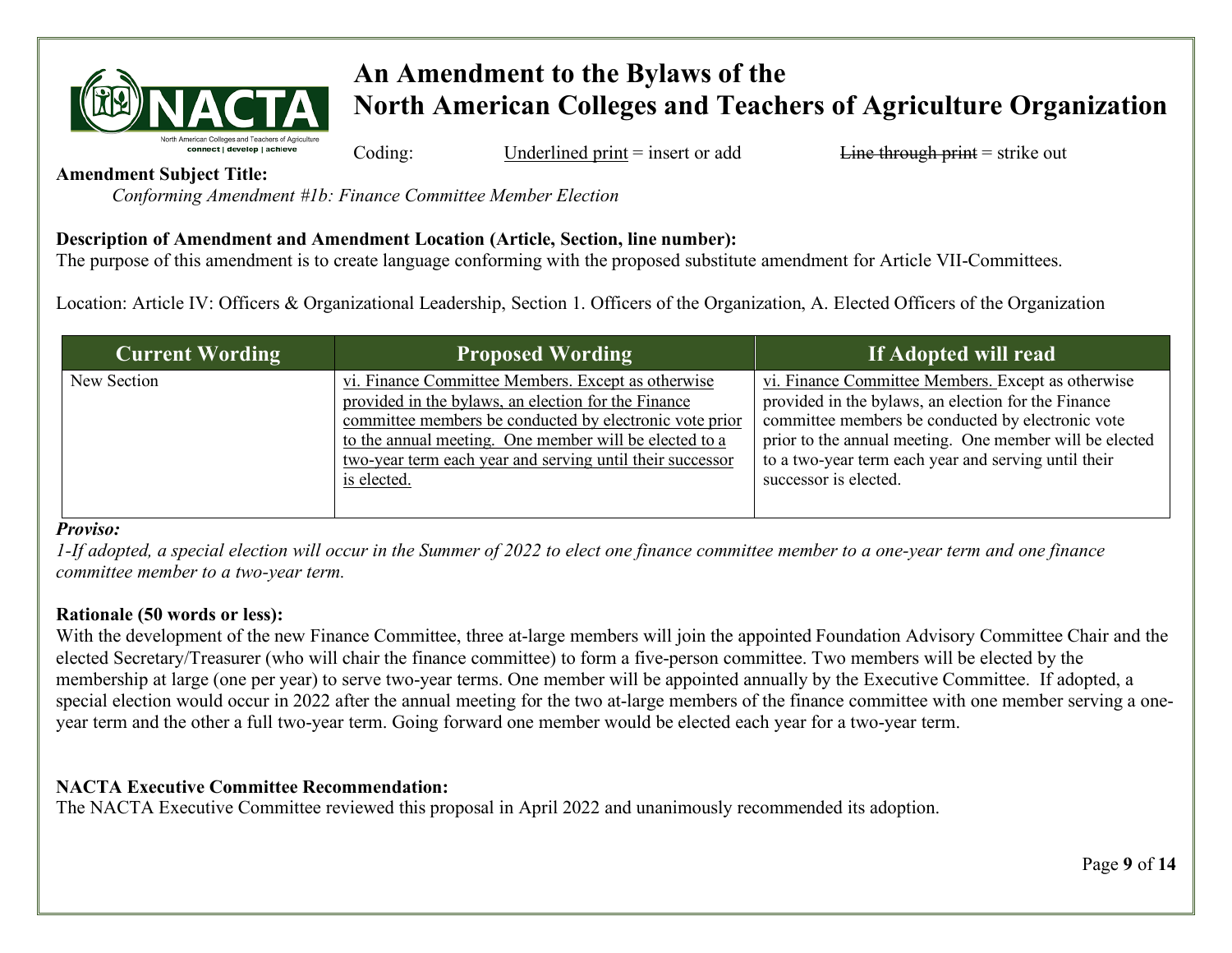

Coding: Underlined print = insert or add Line through print = strike out

**Amendment Subject Title:**

*Conforming Amendment #1c: Finance Committee Appointed Member* 

# **Description of Amendment and Amendment Location (Article, Section, line number):**

The purpose of this amendment is to create language conforming with the proposed substitute amendment for Article VII-Committees.

Location: Article IV: Officers & Organizational Leadership, Section 1. Officers of the Organization, B. Appointed Officers of the Organization

| <b>Current Wording</b>                                                                                                                                                                                                                                                                             | <b>Proposed Wording</b>                                                                                                                                                                                                                                                                                                                                                                  | If Adopted will read                                                                                                                                                                                                                                                                                                                                                  |
|----------------------------------------------------------------------------------------------------------------------------------------------------------------------------------------------------------------------------------------------------------------------------------------------------|------------------------------------------------------------------------------------------------------------------------------------------------------------------------------------------------------------------------------------------------------------------------------------------------------------------------------------------------------------------------------------------|-----------------------------------------------------------------------------------------------------------------------------------------------------------------------------------------------------------------------------------------------------------------------------------------------------------------------------------------------------------------------|
| <b>B.</b> Appointed Officers<br>The appointed officers of the<br>organization will be the Foundation<br>Director, Historian, Journal Editor,<br>and Parliamentarian. These officers<br>will be appointed by the Executive<br>Committee. The terms of office will<br>be for one year or until their | <b>B.</b> Appointed Officers<br>The appointed officers of the organization will be the<br>Foundation Director, Historian, Editor-in-Chief Journal<br>Editor, and Parliamentarian, and a member of the standing<br>finance committee. These officers will be appointed by the<br>Executive Committee. The terms of office will be for one<br>year or until their successors are appointed | <b>B.</b> Appointed Officers<br>The appointed officers of the organization will be the<br>Foundation Director, Historian, Editor-in-Chief,<br>Parliamentarian, and a member of the standing finance<br>committee. These officers will be appointed by the<br>Executive Committee. The terms of office will be for one<br>year or until their successors are appointed |
| successors are appointed                                                                                                                                                                                                                                                                           |                                                                                                                                                                                                                                                                                                                                                                                          |                                                                                                                                                                                                                                                                                                                                                                       |

# **Rationale (50 words or less):**

With the development of the new Finance Committee, three at-large members will join the appointed Foundation Advisory Committee Chair and the elected Secretary/Treasurer (who will chair the finance committee) to form a five-person committee. Two members will be elected by the membership at large (one per year) to serve two-year terms. One member will be appointed annually by the Executive Committee. In addition, nomenclature is updated to correctly refer to the Journal Editor as the Editor-in-Chief.

# **NACTA Executive Committee Recommendation:**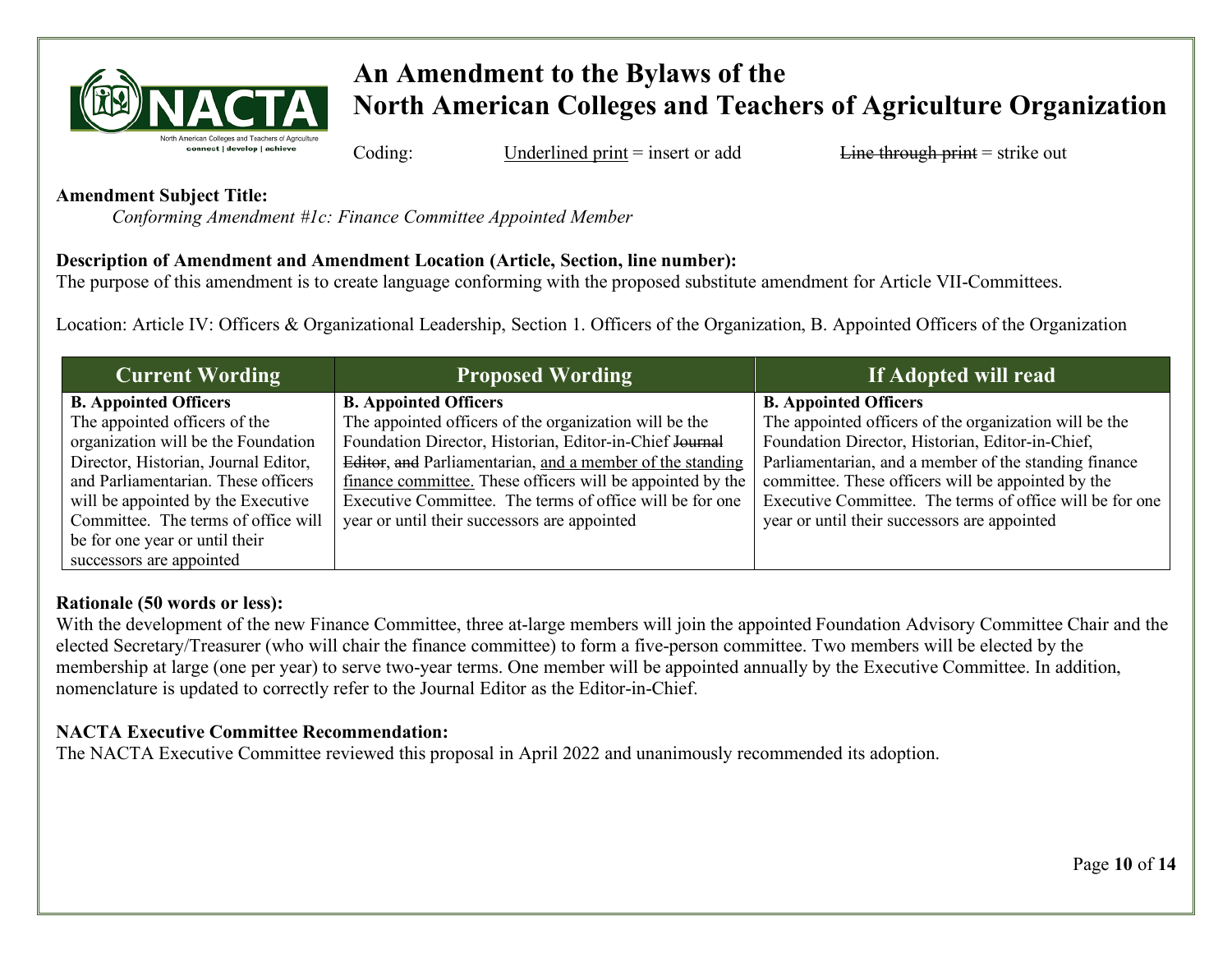

# **An Amendment to the Bylaws of the**

**North American Colleges and Teachers of Agriculture Organization**<br>Coding: Underlined print = insert or add<br>Line through print = strike out

Coding: Underlined print = insert or add Line through print = strike out

### **Amendment Subject Title:**

*Conforming Amendment #1d: Nominations and Elections Process*

## **Description of Amendment and Amendment Location (Article, Section, line number):**

The purpose of this amendment is to create language conforming with the proposed substitute amendment for Article VII-Committees.

Location: Article IV: Officers & Organizational Leadership, Section 3. Nominations and Elections

| <b>Current Wording</b>                                        | <b>Proposed Wording</b>                                      | If Adopted will read                                         |
|---------------------------------------------------------------|--------------------------------------------------------------|--------------------------------------------------------------|
| <b>Section 3. Nominations and Elections.</b> Election of the  | <b>Section 3. Nominations and Elections.</b> Election of the | <b>Section 3. Nominations and Elections.</b> Election of the |
| President-Elect, Secretary/Treasurer and Directors will       | President-Elect, Secretary/Treasurer and Regional            | President-Elect, Secretary/Treasurer, Regional               |
| be carried out via electronic voting. The Nomination          | Directors, Standing Committee Chairs and two finance         | Directors, Standing Committee Chairs, and two finance        |
| Committee will prepare ballots and distribute information     | committee members will be carried out via electronic         | committee members will be carried out via electronic         |
| about the candidates to the membership at least 90 days       | voting. The Nomination Committee will prepare ballots        | voting. The Nomination Committee will prepare ballots        |
| prior to the annual meeting. The Nominating Committee         | and distribute information about the candidates to the       | and distribute information about the candidates to the       |
| will be composed of the two most recent past presidents       | membership at least 90 days prior to the annual              | membership at least 90 days prior to the annual              |
| of NACTA, and three other members appointed by the            | meeting. The Nominating Committee will be composed           | meeting. The Nominating Committee will be composed           |
| President. The Immediate Past President will chair the        | of the two most recent past presidents of NACTA, and         | of the two most recent past presidents of NACTA, and         |
| committee. NACTA members will then have 30 days to            | three other members appointed by the President. The          | three other members appointed by the President. The          |
| submit their votes electronically. Election to office will be | Immediate Past President will chair the committee.           | Immediate Past President will chair the committee.           |
| by majority vote of members voting. If no candidate           | NACTA members will then have 30 days to submit their         | NACTA members will then have 30 days to submit their         |
| receives a majority of the ballots cast, a run-off election   | votes electronically. Election to office will be by majority | votes electronically. Election to office will be by majority |
| of the two candidates receiving the most votes will be        | vote of members voting. If no candidate receives a           | vote of members voting. If no candidate receives a           |
| conducted. NACTA members will then have 15 days to            | majority of the ballots cast, a run-off election of the two  | majority of the ballots cast, a run-off election of the two  |
| submit their votes electronically in the run-off election.    | candidates receiving the most votes will be conducted.       | candidates receiving the most votes will be conducted.       |
| Newly elected individuals will assume their offices at the    | NACTA members will then have 15 days to submit their         | NACTA members will then have 15 days to submit their         |
| close of the annual meeting.                                  | votes electronically in the run-off election. Newly elected  | votes electronically in the run-off election. Newly elected  |
|                                                               | individuals will assume their offices at the close of the    | individuals will assume their offices at the close of the    |
|                                                               | annual meeting.                                              | annual meeting.                                              |

## **Rationale (50 words or less):**

To align election procedures and Article IV organization leadership to committee structure changes.

# **NACTA Executive Committee Recommendation:**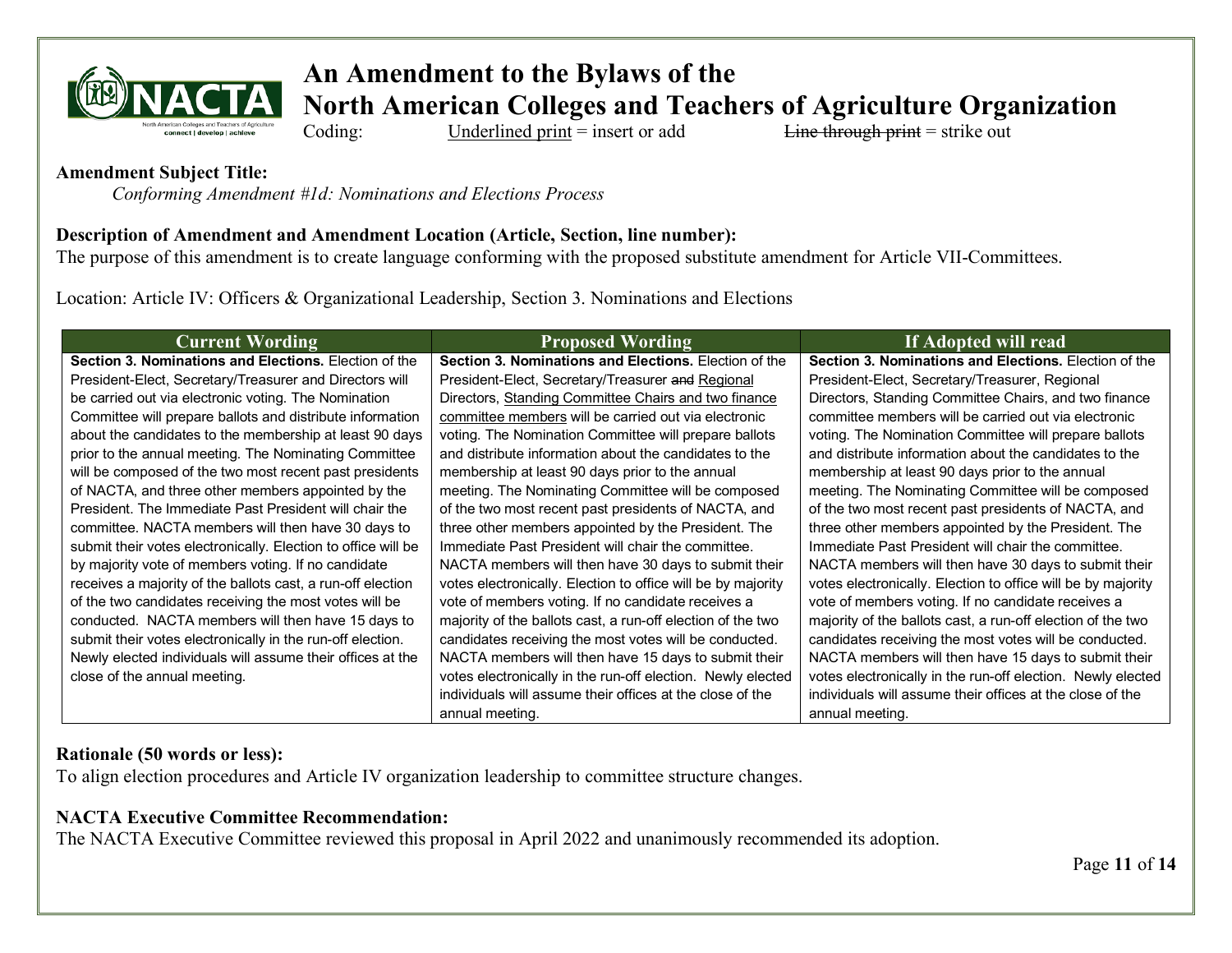

# **An Amendment to the Bylaws of the**

**North American Colleges and Teachers of Agriculture Organization**

Coding: Underlined print = insert or add Line through print = strike out

## **Amendment Subject Title:**

*Amendment #2: Standing Committee Chairs Executive Voting Privileges*

## **Description of Amendment and Amendment Location (Article, Section, line number):**

The purpose of this amendment is to provide voting privileges to the standing committee chairs in the executive committee meetings.

Location: Article VI: Executive Committee, Section 3: Executive Committee Members with Voting Privileges

| <b>Current Wording</b>                            | <b>Proposed Wording</b>                           | If Adopted will read                              |
|---------------------------------------------------|---------------------------------------------------|---------------------------------------------------|
| <b>Executive Committee Members</b><br>Section 3.  | <b>Executive Committee Members</b><br>Section 3.  | <b>Executive Committee Members</b><br>Section 3.  |
| with Voting Privileges.                           | with Voting Privileges.                           | with Voting Privileges.                           |
| Executive Committee members with voting           | Executive Committee members with voting           | Executive Committee members with voting           |
| privileges include President, President-Elect,    | privileges include President, President-Elect,    | privileges include President, President-Elect,    |
| Secretary/Treasurer, five Regional Directors,     | Secretary/Treasurer, five Regional Directors,     | Secretary/Treasurer, five Regional Directors,     |
| Judging Conference Director, Foundation Director, | Judging Conference Director, Foundation Director, | Judging Conference Director, Foundation Director, |
| Immediate Past President, Journal Editor and      | Immediate Past President, Editor-in-Chief Journal | Immediate Past President, Editor-in-Chief,        |
| Historian.                                        | Editor and Historian, and standing committee      | Historian, and standing committee chairs.         |
|                                                   | chairs.                                           |                                                   |
|                                                   |                                                   |                                                   |

**Proposed by (Executive Committee or minimum of five NACTA members):**  Executive Committee

# **Rationale (50 words or less):**

Committees are essential to the front-line operation of any organization. The individuals who lead those committees and commit to attending monthly executive committee members should not be disenfranchised and should be provided a vote in the decision-making process. In addition, nomenclature is updated to correctly refer to the Journal Editor as the Editor-in-Chief.

# **NACTA Executive Committee Recommendation:**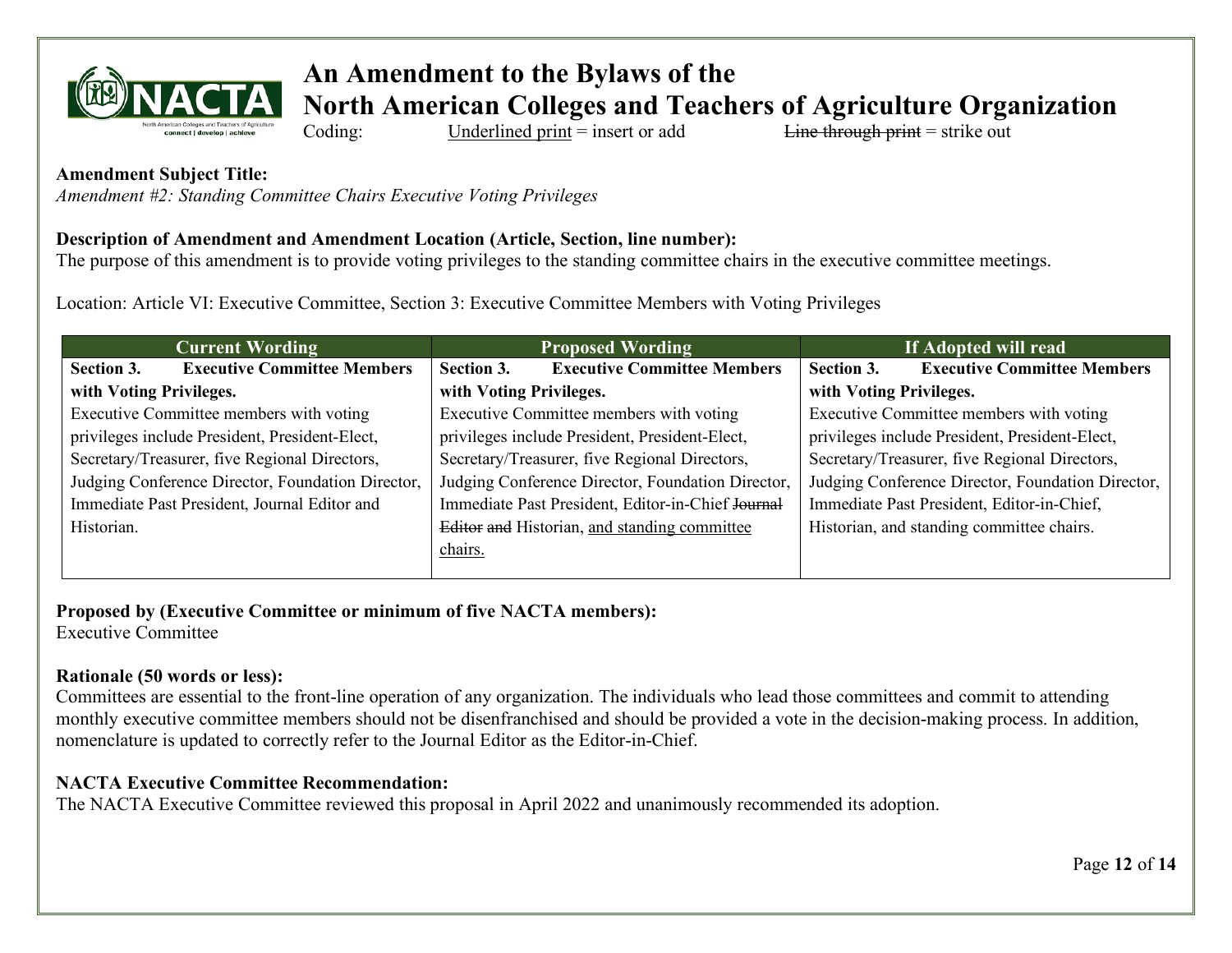

# **An Amendment to the Bylaws of the**

**North American Colleges and Teachers of Agriculture Organization**

Coding: Underlined print = insert or add Line through print = strike out

## **Amendment Subject Title:**

*Amendment #3: No Notice Bylaw Amendment Provision*

**Description of Amendment and Amendment Location (Article, Section, line number):** The purpose of this amendment is to create a process for the adoption of amendments to the bylaws with no previous notice provided to the membership

Location: Article XII: Amendment of Bylaws, Section 2. No-Notice Amendments

| <b>Current Wording</b> | <b>Proposed Wording</b>                      | If Adopted will read                         |
|------------------------|----------------------------------------------|----------------------------------------------|
|                        | <b>Section 2. No-Notice Amendments.</b>      | <b>Section 2. No-Notice Amendments.</b>      |
|                        | Amendments to the bylaws presented with no   | Amendments to the bylaws presented with no   |
|                        | notice to the membership can be adopted with | notice to the membership can be adopted with |
| <b>NA</b>              | 90% of the voting delegates voting for       | 90% of the voting delegates voting for       |
|                        | adoption.                                    | adoption.                                    |
|                        |                                              |                                              |
|                        |                                              |                                              |

**Proposed by (Executive Committee or minimum of five NACTA members):**  Executive Committee

## **Rationale (50 words or less):**

As the organization only meets with one membership meeting a year, a mechanism for the adoption of bylaws amendments that might be presented within 30 days of the annual meeting (thus, after notice requirements) should be provided with a high enough voting threshold to essentially ensure consensus.

## **NACTA Executive Committee Recommendation:**